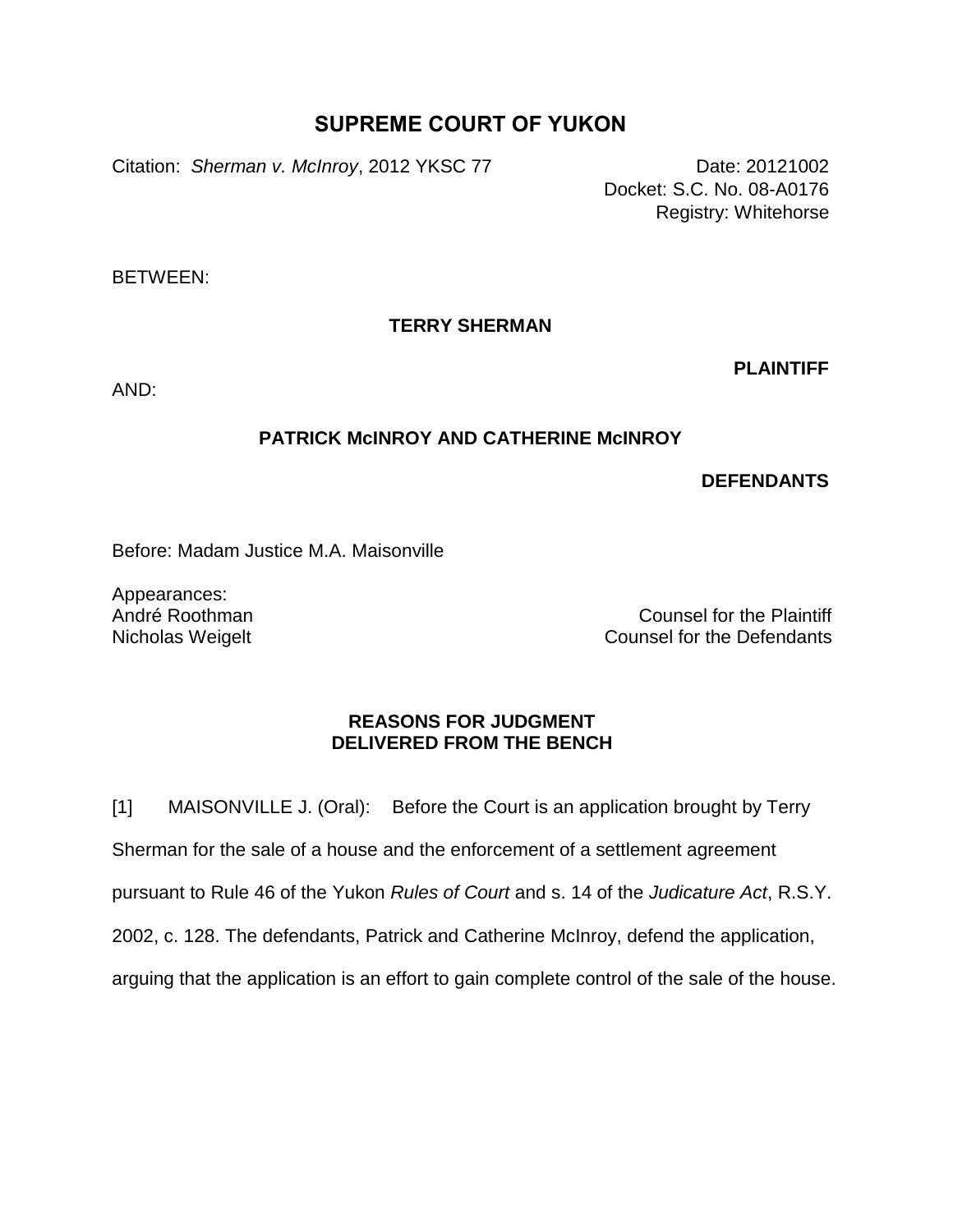#### **BACKGROUND**

[2] The background of this application is that the defendants purchased a lot in Whitehorse at 14 Adit Lane, more particularly described as lot 964, in the Copper Ridge subdivision in the city of Whitehorse in the Yukon Territory under plan 2004-0087. In the spring of 2007 the defendants approached Mr. Sherman, who was a contractor/home builder, to build their dream home. No written agreement was entered into by the parties, and the agreement was done by a handshake. Regrettably, as is often the case when there are no written terms, the parties had a falling out and the McInroys ceased any payments to Mr. Sherman.

[3] It is not in dispute that the home was built, and that the defendant has been occupying the home since the construction. Presently, it is being occupied by a tenant, although the McInroys argue that they should have been able to be in the home earlier in August 2007 as opposed to December of that year. They also take issue with numerous other matters relating to the construction. They ceased payments to the plaintiff, Mr. Sherman. Ultimately, an action was brought in court. On November 29, 2010, a settlement conference was held between the parties, presided over by Mr. Justice Veale.

[4] There is no dispute that at that meeting a settlement was arrived at between the parties. In effect, the settlement is for the sale of the property, and the division of the proceeds of the sale. On December 14, 2010, the McInroys and Mr. Sherman signed the settlement agreement which had been prepared by counsel for the McInroys. It is a detailed agreement, four pages in length. In the recitals, it states: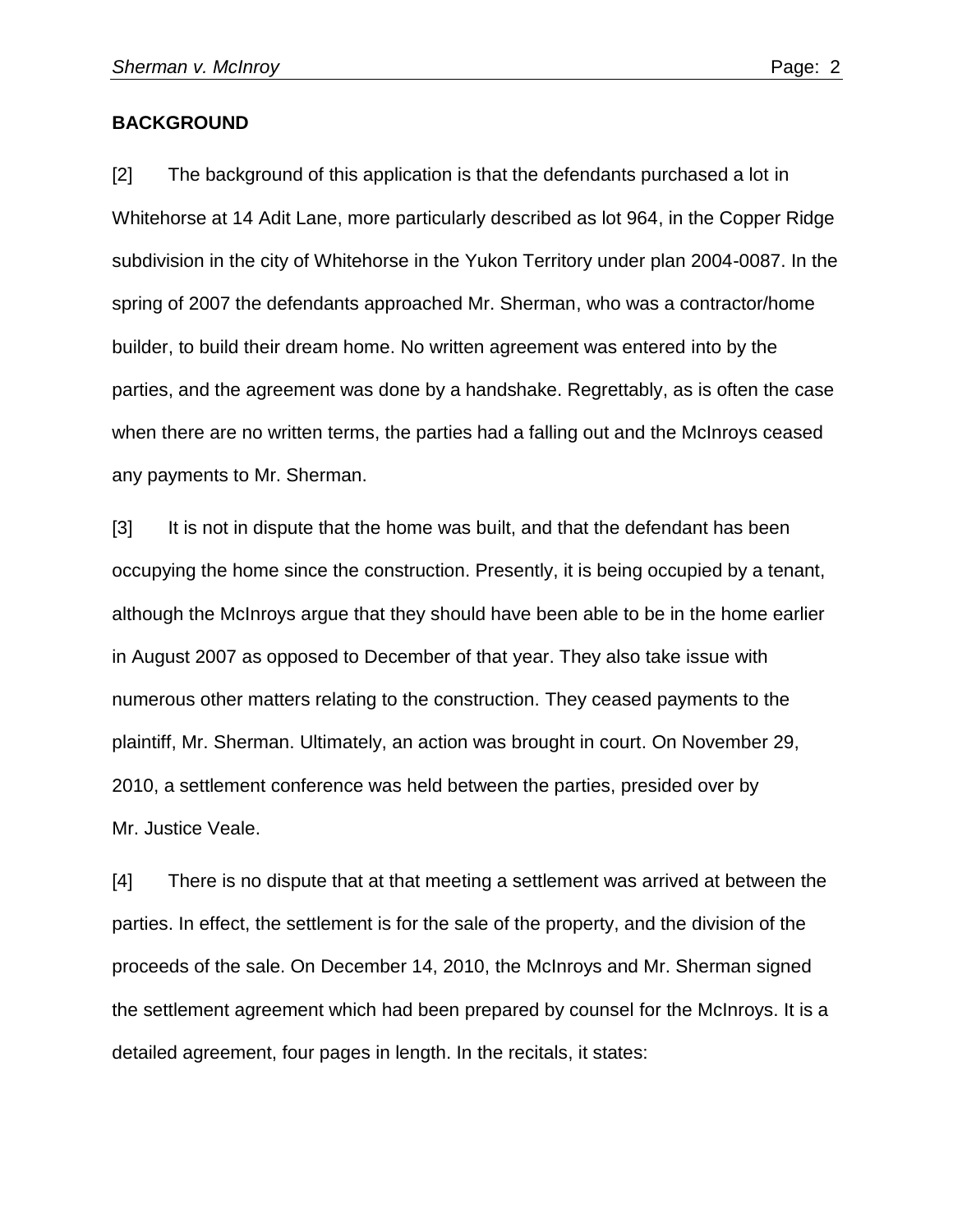The parties have agreed to settle the action by jointly remediating a number of problems with the home and putting the home on the market for sale in order to minimize their respective losses.

While most of the details were clear, there was provision for the parties to resolve issues; for instance, relating to the price for sale, and generally otherwise if made in writing and agreed to between the parties.

[5] The house was listed at \$875,000. The reserve price was to be \$775,000. Earlier in February of 2011, an appraisal by the realtor, Dana Klock, had appraised the property at approximately \$840,000. In her affidavit, she deposed the home sale price should be \$845,000. Because this was very close to the \$50,000 window identified in the settlement agreement, the term being "The home shall be listed at the sale price (\$874,000) subject to the FMV [being Fair Market Value] and in the event there is a discrepancy of more than \$50,000, the Parties shall negotiate a new Sale Price", there was no change to the listing price as the Court understands. At present, Ms. Klock is the tenant in the home. It was listed for six months, commencing February 2011 but the listing was never renewed.

### **CASELAW**

[6] The applicable law is to be found in the decision of *Baldissera* v. *Wing*, 2000 BCSC 1788, (2003 BCCA 276, Appeal dismissed),a decision of Madam Justice Bennett, as she then was, of the British Columbia Supreme Court, in which she notes at para. 12 the decision of MacFarlane J., as he then was, of the British Columbia Supreme Court in *McKenzie v. McKenzie* (1975), 55 D.L.R. (3d) 373 (B.C.S.C.). In *McKenzie,* MarFarlane J. refers to the analysis of Mr. Justice Smith in *Roberts* v.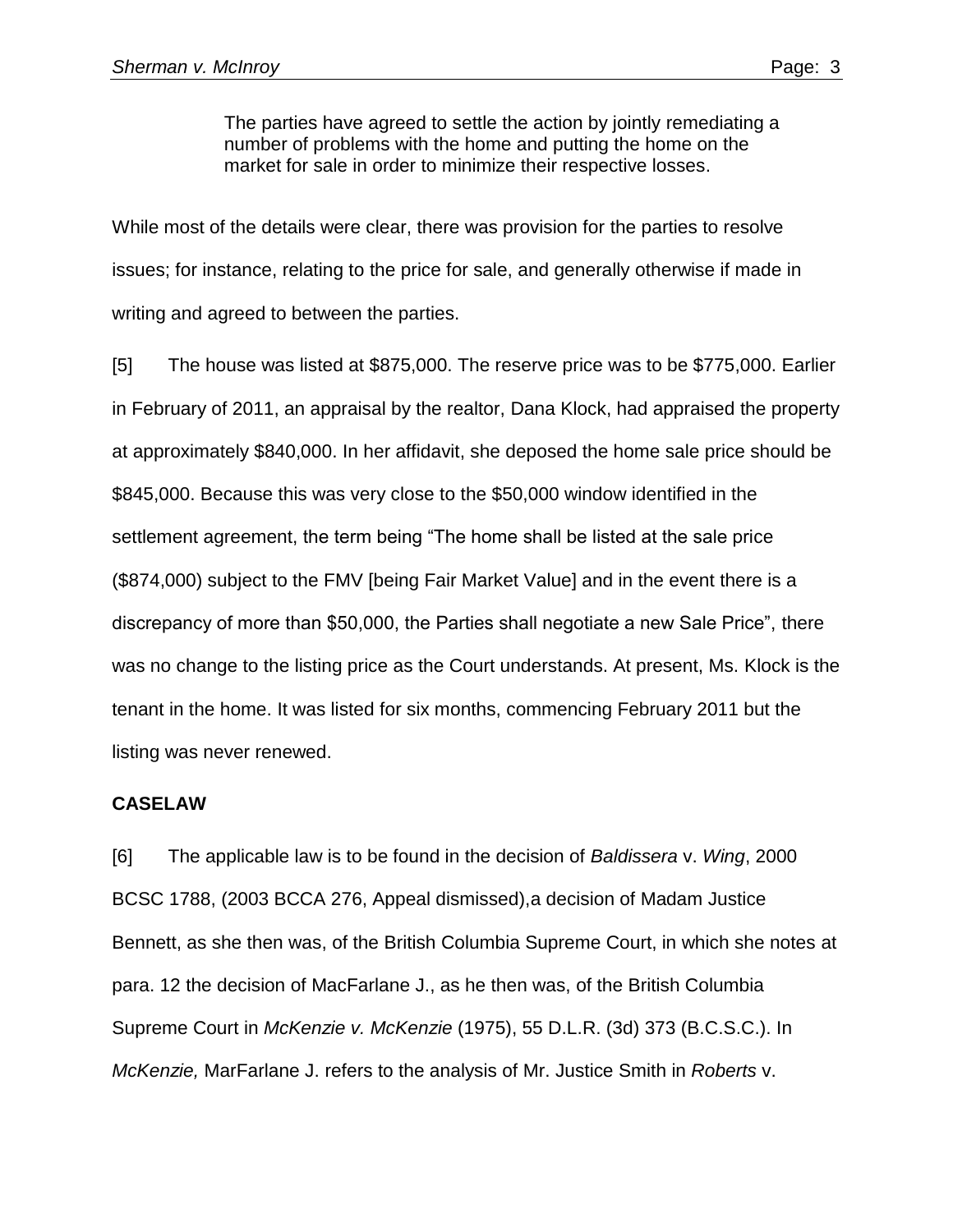*Gippsland Agricultural & Earth Moving Contracting Company Pty. Ltd.*, [1956] V.L.R.

555 at 562 – 565, regarding when the Court of Chancery would enforce the settlement

agreements. In the suit compromised, the Court held that:

… the Court of Chancery would ordinarily leave a party to proceed in a fresh action if the settlement involved matters extraneous to the suit compromised, but would enforce the agreement in the suit if it related to the granting of the whole or part of the relief claimed; and if no substantial question was raised as to the terms, validity or enforceability of the agreement.

[7] Bennett J., in *Baldissera*, additionally reviewed *Robertson* v. *Walwyn Stodgell* 

*Cochrane Murray* (1988), 24 BCLR (2d) 385; [1988] B.C.J. No. 4885 (B.C.C.A.).

Mr. Justice Lambert, for the Court, held that, page 396 of that decision:

The law in relation to the enforcement of settlement agreements by stays of proceedings brings together the principles of contract law, principles of the law of agency as they apply to barristers and solicitors, rules of equity as they apply to discretionary remedies, and rules of procedure as they apply to the pronouncement and entry of consent orders. In each case, the issues between the parties must be dealt with in accordance with those principles. The effectiveness and the enforcement of settlement agreements does not constitute a separate field of law to which the ordinary principles of contract law, agency, and equity, and the ordinary rules of procedure, do not apply.

Bennett J. continues citing from Robertson and reviews at para. 28:

A review of the Settlement Agreement in this case does not raise any concern that the Settlement Agreement is unfair, vague or otherwise unenforceable. The only issue presented …

And her ladyship goes on to note that in that particular case there was a refusal to sign

the settlement agreement itself.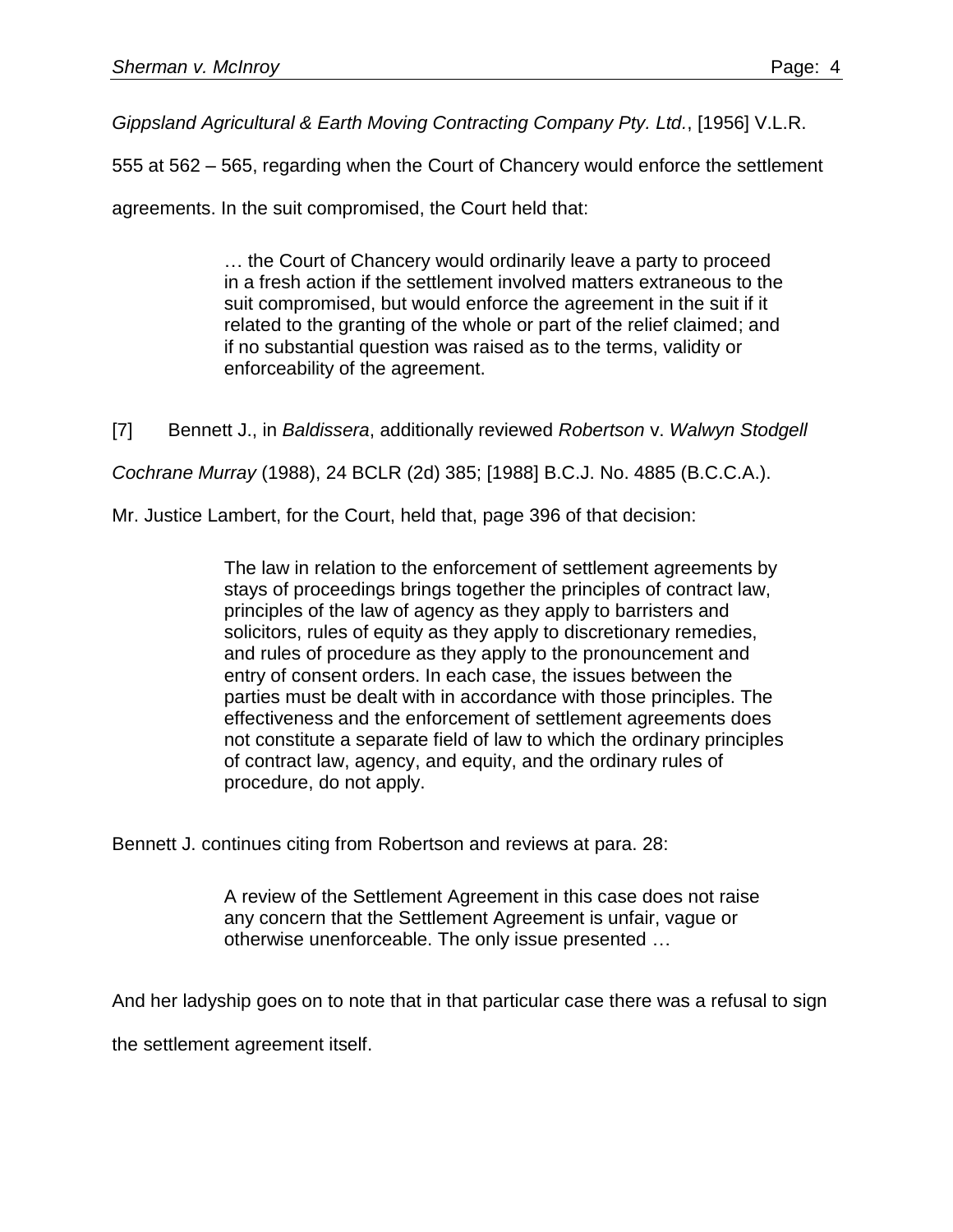#### **DISCUSSION**

[8] In this case, the settlement agreement is signed by all parties. The matter is defended on the basis that the terms of the settlement agreement are in fact more specific and particular than reflected in the agreement, and that in accordance with the existing case law, it would not be proper to enforce the settlement agreement as the terms were to include only a six-month term for the listing of the home. Of note, the settlement agreement itself is silent on the period of the listing. It is also defended on the basis that the equity does not lay with the plaintiff who does not come to court with clean hands. In particular, there are two matters relied upon and those are that he appended an improper document being a summary of the showings of the house, and secondly, that he had actually received a valuation when he deposed that he had not. Mr. Roothman, before the Court today, explained that that was a problem he must bear of his own, in that he failed to bring the valuation to the attention of Mr. Sherman. As for the other difficulty, that was explained in it being in the nature of an email copy. I do not find that those matters and the other matters that are raised in the affidavit materials of the defendants are such that they would preclude the plaintiff in equity from bringing an action to enforce the settlement. I am mindful there is the affidavit of the defendant, Catherine McInroy, who deposed at the settlement conference before Veale J. a sixmonth listing was discussed. As noted, however, the parties never made that a term of the settlement agreement.

[9] This Court has the jurisdiction to enforce the settlement pursuant to the provisions of the *Judicature Act,* at s. 14. I will not quote that section in its entirety, but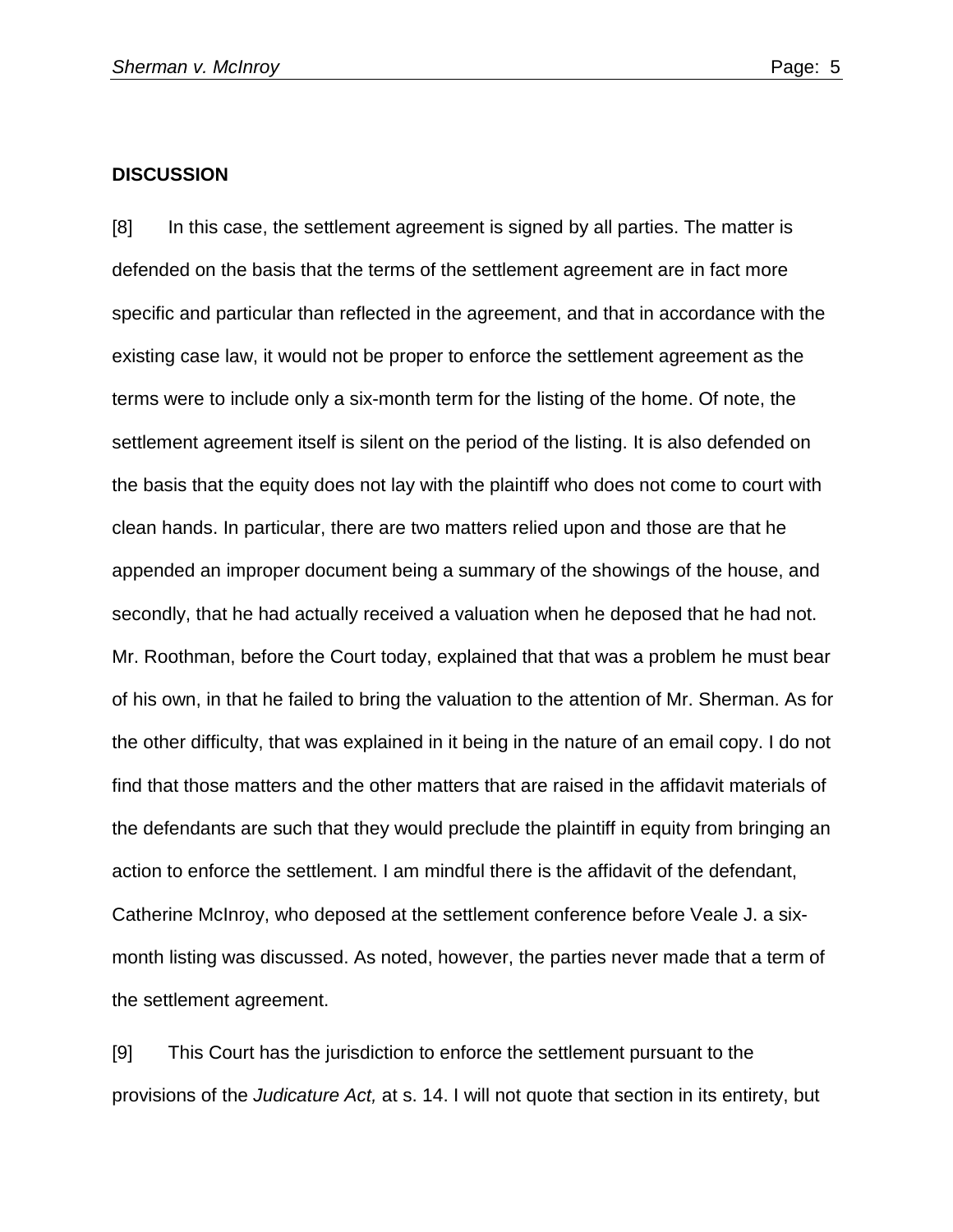at s. 14(3) "a party … may apply to the Court by motion in a summary way for a stay of proceedings in the cause or matter, either generally or so far as may be necessary for the purpose of justice, and the Court shall thereupon make any order that shall be just." This section mirrors the *Law and Equity Act* section which was under consideration by Madam Justice Bennett in the case that I have referred to. I also am mindful, here, of the defendants' submission that they are now agreeable to having the house listed, which resolves that aspect of the litigation between the parties. I find in all the circumstances it is appropriate to order the sale of the property.

[10] The sole issue becomes that of price, and before the Court the submission was made that there should be a proper up-to-date valuation. Both parties agree there should be an up-to-date valuation. The earlier valuation was conducted in February 2011 by Ms. Klock. I agree with the parties there should be an up-to-date valuation. There shall be an order for sale of the said property. I am mindful that there have been submissions application for the conduct of the sale being with the plaintiff akin to the plaintiff taking complete control of the sale, but I do not agree. Proper terms can ensure the sale is fair and equitable and reflects the original settlement agreement. Conduct of the sale shall be with Mr. Sherman on the following conditions, and they will mirror the settlement agreement except in terms of the time and the valuation. There shall be:

1. A fair market valuation prepared, and the realtor to prepare the valuation shall be decided between the parties on the basis of the plaintiff selecting three realtors from Coldwell Banker and submitting those to counsel for the defendants, and from those three realtors the defendants shall pick one. That realtor shall then prepare the valuation.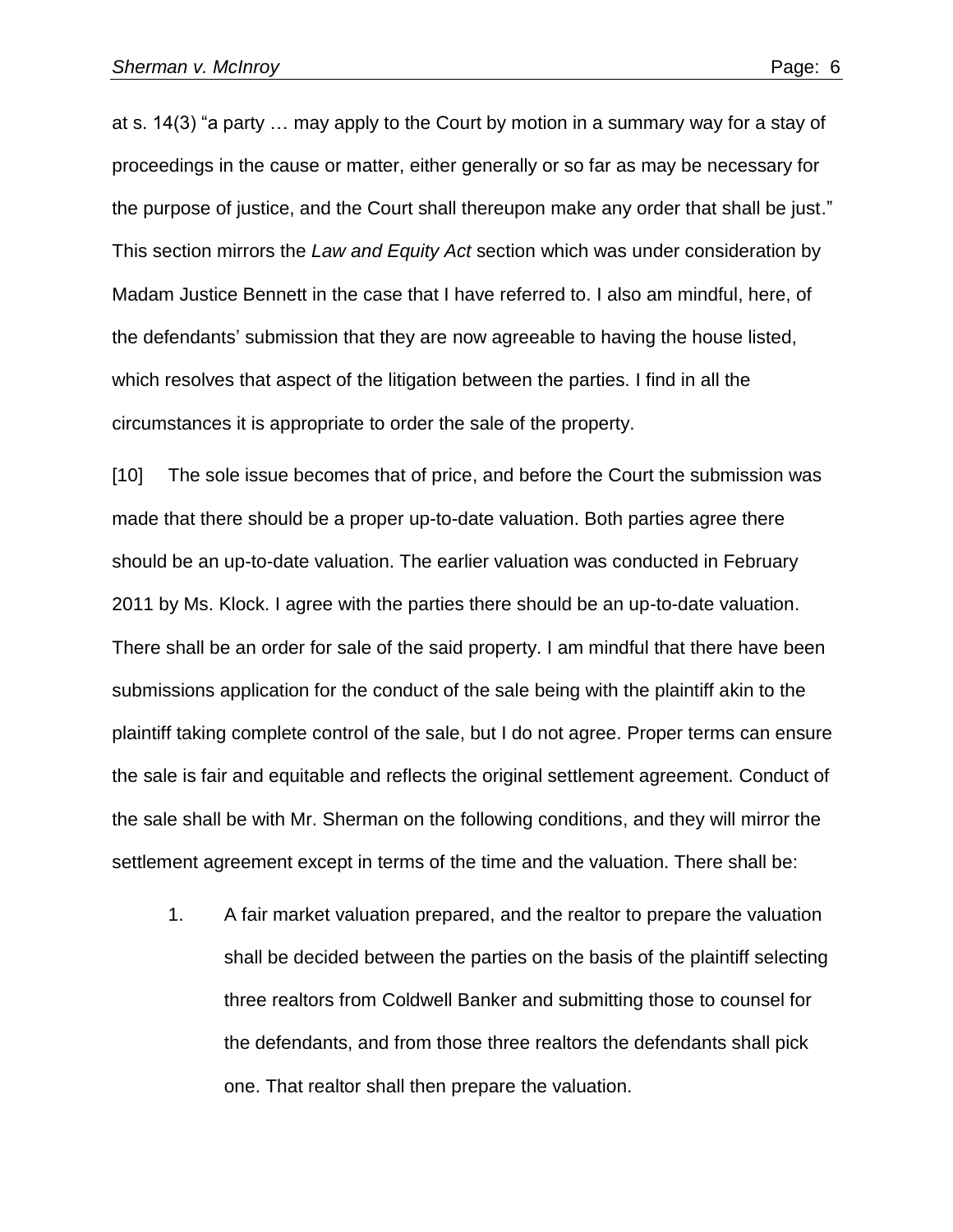2. The house can be listed for a price to be no less than \$30,000 above the appraised value.

The listing price shall be determined by the court after the valuation and further submissions. Otherwise, the terms of the Settlement Agreement are to be as reflected in the order of the Court. There shall still be a reserve price. I order that:

3. The parties shall, upon valuation, contact trial scheduling and arrange for a further appearance in order to move forward with the listing.

There is no further remediation required, so the obligations of the home owner, as set out in the settlement agreement, have been taken care. There is no CPL registered with the property any longer, so that is not an issue. Respecting the final sale price:

4. The sale proceeds are to be 50 percent to the contractor, 50 percent to the home owners after taking into account the first payment to the home owners.

[11] THE COURT: Is the mortgage still \$600,000?

[12] MR. WEIGELT: My Lady, that's not the mortgage. It was a formula arrived upon during the settlement that the profit above \$600,000 was going to be subject to the 50-50 split.

[13] THE COURT: Have the figures changed substantially?

[14] MR. WEIGELT: Well, that \$600,000 was arrived upon and agreed to on the basis of a number of factors, primarily the overall cost to the defendants, but that was something that was --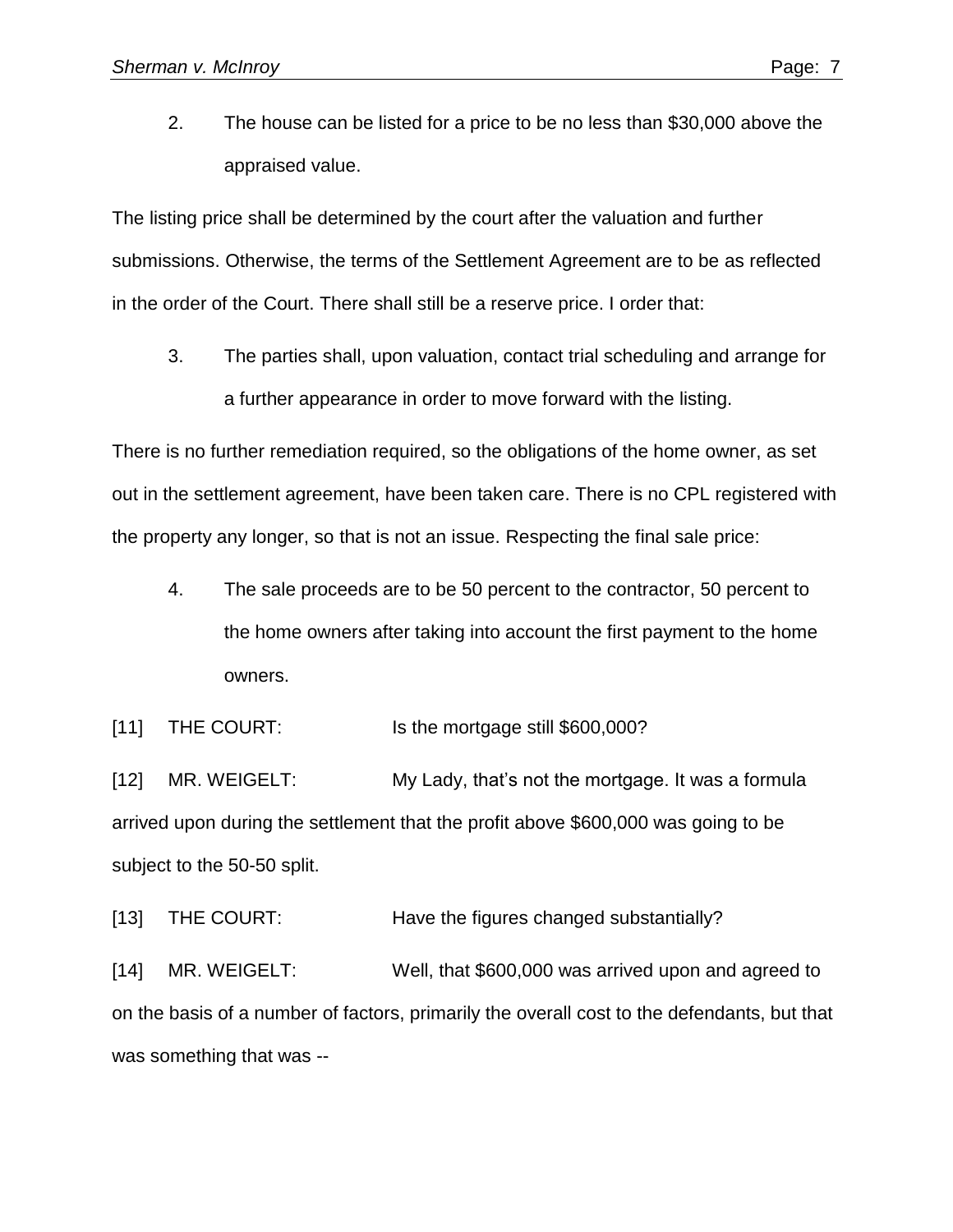[15] THE COURT: Mr. Roothman, you did not address this in your submissions, so.

[16] MR. ROOTHMAN: Well, circumstances have changed substantially. Given the lapse of time, the rental income that the defendants have received from the income property, the fact that my client had no benefit; that has changed the whole equation.

[17] THE COURT: Well, I do not have any evidence before the Court. So today while there is going to be an order for the sale, the parties can make submissions on the first amount to be paid to the McInroys, the home owners.

5. Mr. Sherman will have the conduct of that sale, however the particulars of that will be determined in terms of the final sale price as well the payment of the sale proceeds between the parties will be determined by the court following submissions by the parties.

I will hear further submissions on this matter and shall remain seized of this, and if there are to be any further changes, those are to be addressed to the Court after the valuation. I ask that the parties contact the trial coordinator in order to arrange for further attendance by telephone, upon written submissions. I direct there will have to be written submissions on the final sale price, and on the payment sale's proceeds. Is there anything else?

[18] MR. ROOTHMAN: Costs.

[19] THE COURT: I am not going to deal with that at this time because this matter is not over.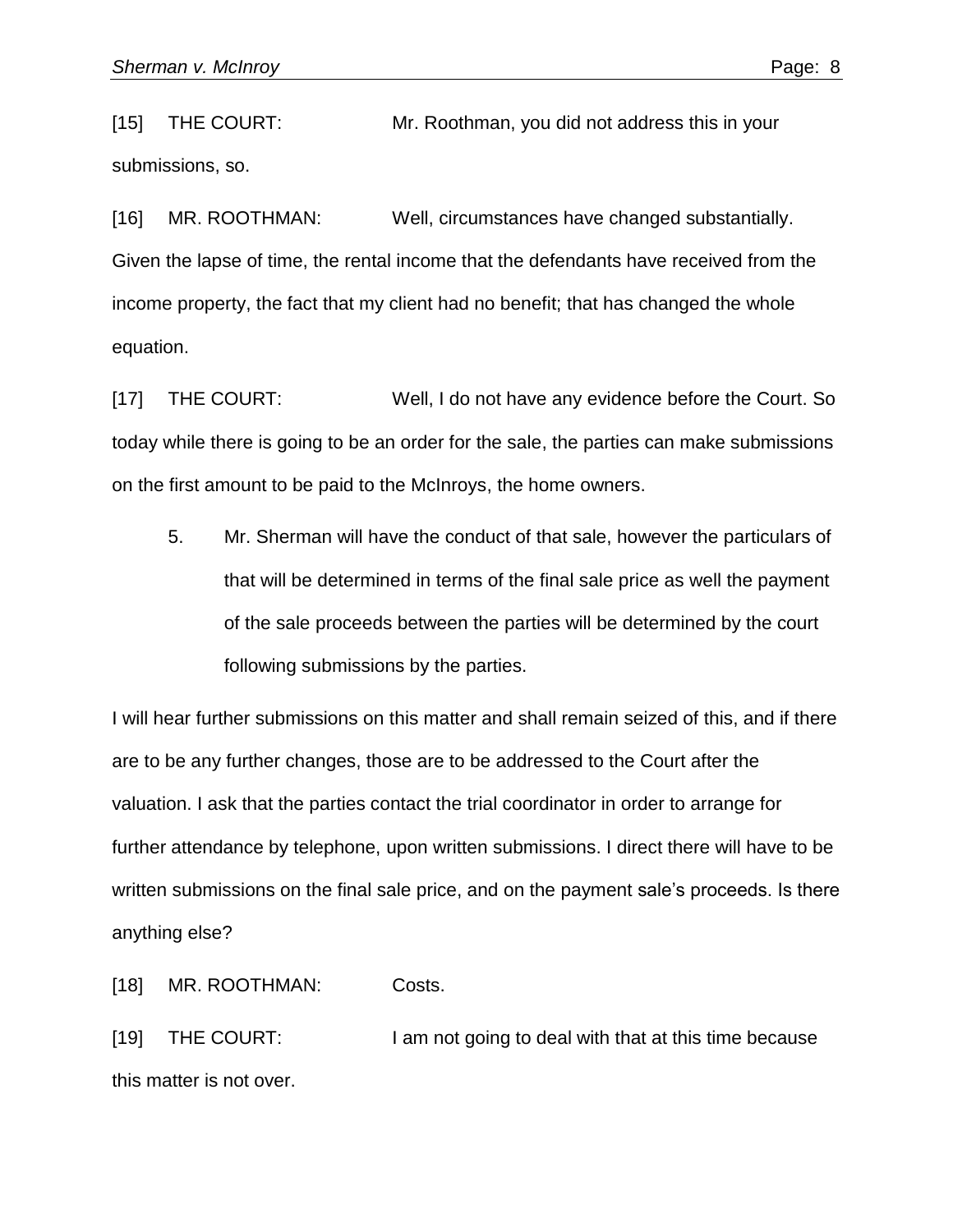[20] MR. ROOTHMAN: Very well.

[21] THE COURT: And I note also, Mr. Weigelt really did not get a

chance to address that. So, in your future submissions as well, you can address costs, Mr. Weigelt.

[22] MR. WEIGELT: Very well.

[23] THE COURT: Thank you. Is there anything else?

[24] MR. ROOTHMAN: Nothing from --

[25] THE COURT: So there should be a time frame for when you are

going to put the - I do not know when they will have time for it in court, but in order to get going on the valuation - to provide the name of three realtors on or before Friday at 4:00 p.m. Next Friday. Madam Registrar, what day will that be?

[26] THE CLERK: October 12.

[27] THE COURT: Thank you. So that will be on or before October 12, and then the McInroys are to advise which of the realtors on or before the Friday following that. So that would be --

### [DISCUSSION RE: DATE]

-- the 19th. Thank you. You are to provide that by October the 12th --

[28] MR. ROOTHMAN: Very well.

[29] THE COURT: -- and they will select a realtor from the names on or before four o'clock, October 19th.